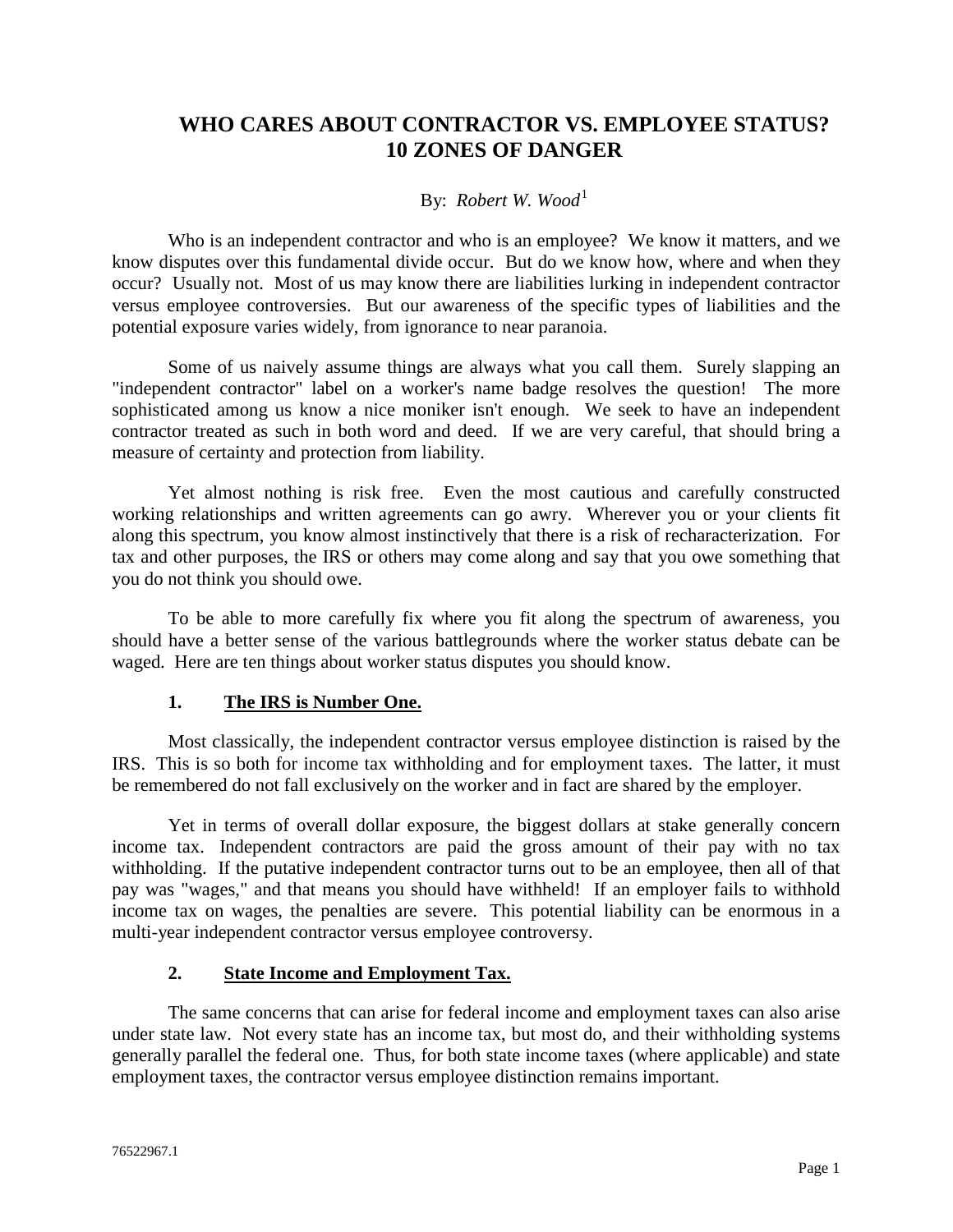Sometimes the state tax agencies are tougher than the IRS. In California, for example, it's generally accepted by tax lawyers and accountants that it is harder to win a California employment and income tax matter than to beat the IRS in a similar case. Given exchange of information agreements between the IRS and the states (and among the several states themselves), one battleground usually turns into another.

#### **3. ERISA and the Department of Labor.**

The Employee Retirement and Income Security Act of 1974 has been amended many times and is among the more complex of federal laws. It governs pensions and employment benefits. If you are an employer, its name should send you quaking. Jointly administered by the IRS and the US Department of Labor ("DOL"), it mandates and regulates a vast system of enforcement and compliance.

And guess who it excludes from its coverage and nondiscrimination rules? Independent contractors. As a result, in ways you may not have anticipated, the IRS or DOL or both may scrutinize who you cover and how you cover them.

#### **4. Workers' Compensation Liability.**

Workers' compensation systems are designed to provide no-fault coverage to employees injured on the job. Workers' compensation laws are creatures of state law, and while there is variation, they are pretty consistent. They cover only employees and not independent contractors. That leads to inevitable coverage disputes.

An injured "independent contractor" worker may (or may not) realize that only employees are covered. But even claims that start out innocently can end up being time consuming and expensive. A claim that might involve only a few dollars can become the first domino in an expensive and protracted multi-disciplinary controversy.

## **5. Unemployment Insurance.**

Like the workers' compensation system, most unemployment insurance is designed to provide a broad base of support where it is needed when workers lose their jobs. Unemployment benefits may not be much, but they help. That is why in the current economic doldrums, many state unemployment benefits systems are woefully under water.

Unemployment insurance applies only to employees who have been terminated or laid off, not to independent contractors. Even so, many putative independent contractors end up making claims for unemployment benefits. In doing so, they may actively be seeking reclassification as "employees."

However, they may simply not appreciate the distinction between the two classifications of workers. In either case, disputes often arise. As with workers' compensation claims, sometimes a seemingly small claim may turn out to be the proverbial straw that broke the camel's back.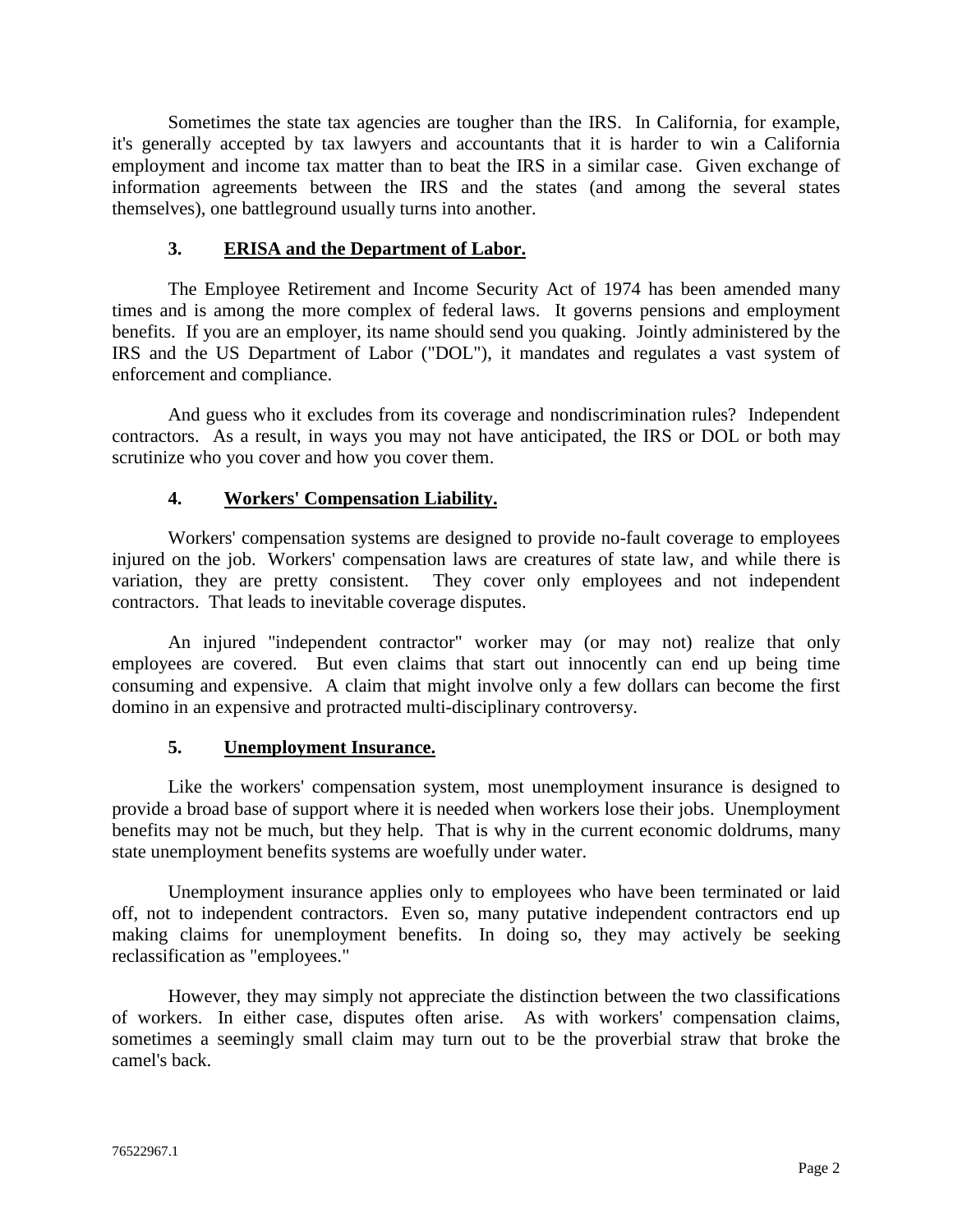#### **6. State Labor and Employment Law.**

Labor disputes represent another classic type of employment matter. One's workers may ask for more money or benefits, and this may occur whether the workers are employees or independent contractors. More often, one encounters investigations by state departments of labor or industrial relations.

Such agencies routinely receive complaints from workers which they are required to investigate. These investigations often lead to worker status disputes. In the absence of worker complaints, the agencies may target certain industries, looking for what they may consider to be rampant misclassification abuses in a particular industry or geographic area.

# **7. Union Organizers.**

Understandably, union organizers want to expand their franchise and to gain a foothold in new organizations. After all, union members are the lifeblood of these organizations. To have power one must have strength, and in this context, strength requires numbers. More members pay more dues.

Yet when one thinks of labor law today, one increasingly thinks of employment and discrimination laws rather than of union organizations and traditional labor relations. Nevertheless, the independent contractor versus employee dichotomy is very much alive in the union context too. The vast system of laws governing organized labor covering strikes, walkouts, lockouts and more applies to employees, not to independent contractors. For that reason, disputes over worker status in this specific and traditional context can have high stakes.

## **8. Liability in Civil Suits.**

Civil suits for tort liability might seem to be an unlikely place for worker status disputes to arise. In fact, however, such disputes are rampant, and for understandable reasons. If an independent contractor causes an auto accident, he may certainly be sued.

But if the driver is an employee on the job, the injured party may sue not only the driver but his employer too. The employee is an agent of his employer, and that makes the employer liable. But how does this drama play out given the vicissitudes of modern litigation?

Even if on paper and in fact it appears that the driver was an independent contractor, the injured party may sue the putative employer. The injured party may expect the employer to settle rather than to risk a large fight over the worker's status that may turn out badly. Worker status disputes in this context are occurring with increasing frequency.

# **9. "Other Litigation."**

Almost defying categorization, the status of a worker as either an independent contractor or an employee can arise in surprising ways. Under the rubric of "other litigation," one might lump the many legal contexts in which this legal issue occurs. The matter can arise in intellectual property disputes, in suits concerning the liability of officers and directors, in disputes between companies tangentially involving the acts of authorized persons, etc.